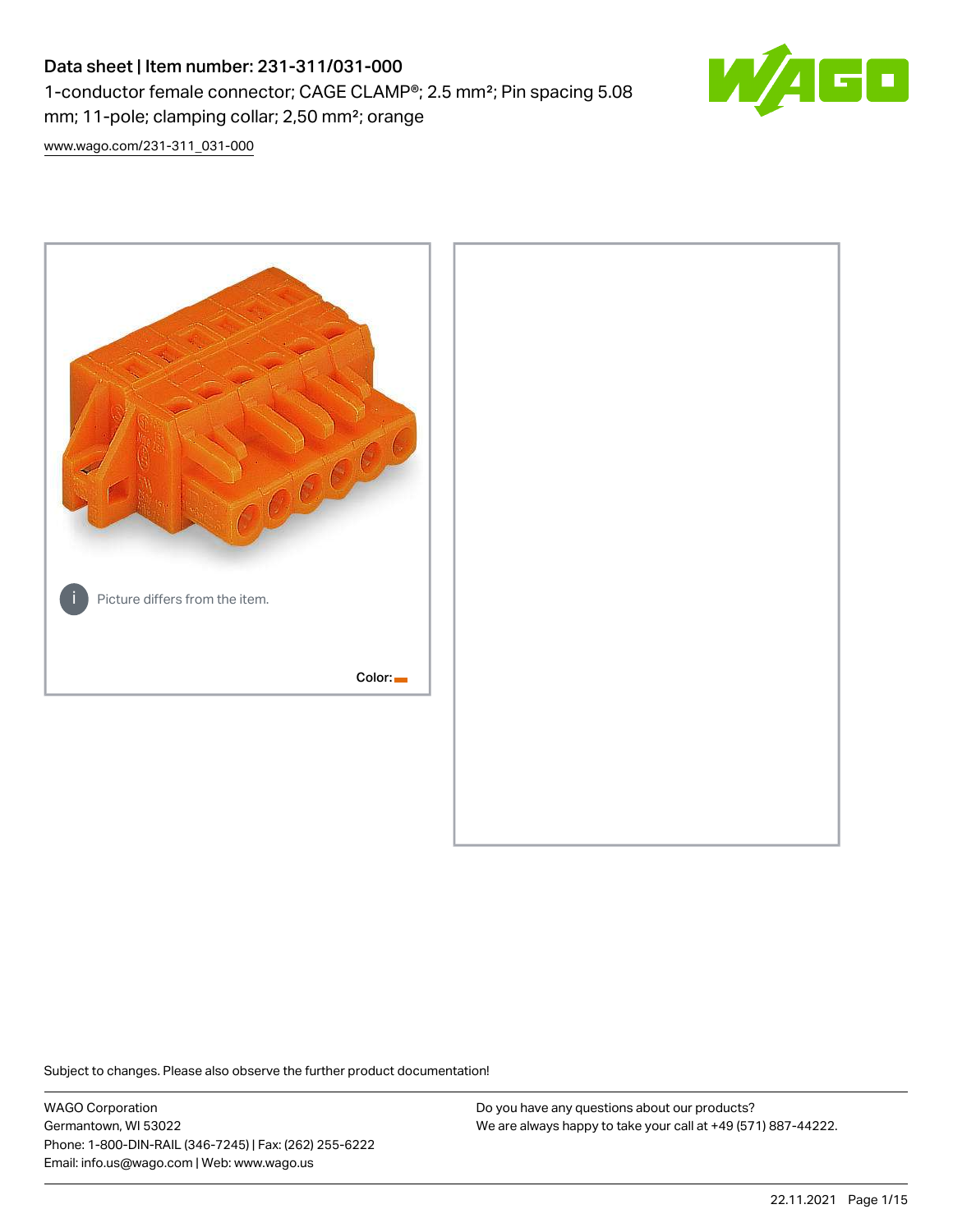

#### Dimensions in mm

 $L_1$  = (pole no. x pin spacing) + 3 mm

 $L_2$  = (pole no. x pin spacing) + 8.8 mm

 $L_3$  = (pole no. x pin spacing) + 14.8 mm

2- to 3-pole female connectors – one latch only

#### Item description

- $\blacksquare$ Universal connection for all conductor types
- Easy cable pre-assembly and on-unit wiring via vertical and horizontal CAGE CLAMP<sup>®</sup> actuation П

.<br>Subject to changes. Please also observe the further product documentation!

WAGO Corporation Germantown, WI 53022 Phone: 1-800-DIN-RAIL (346-7245) | Fax: (262) 255-6222 Email: info.us@wago.com | Web: www.wago.us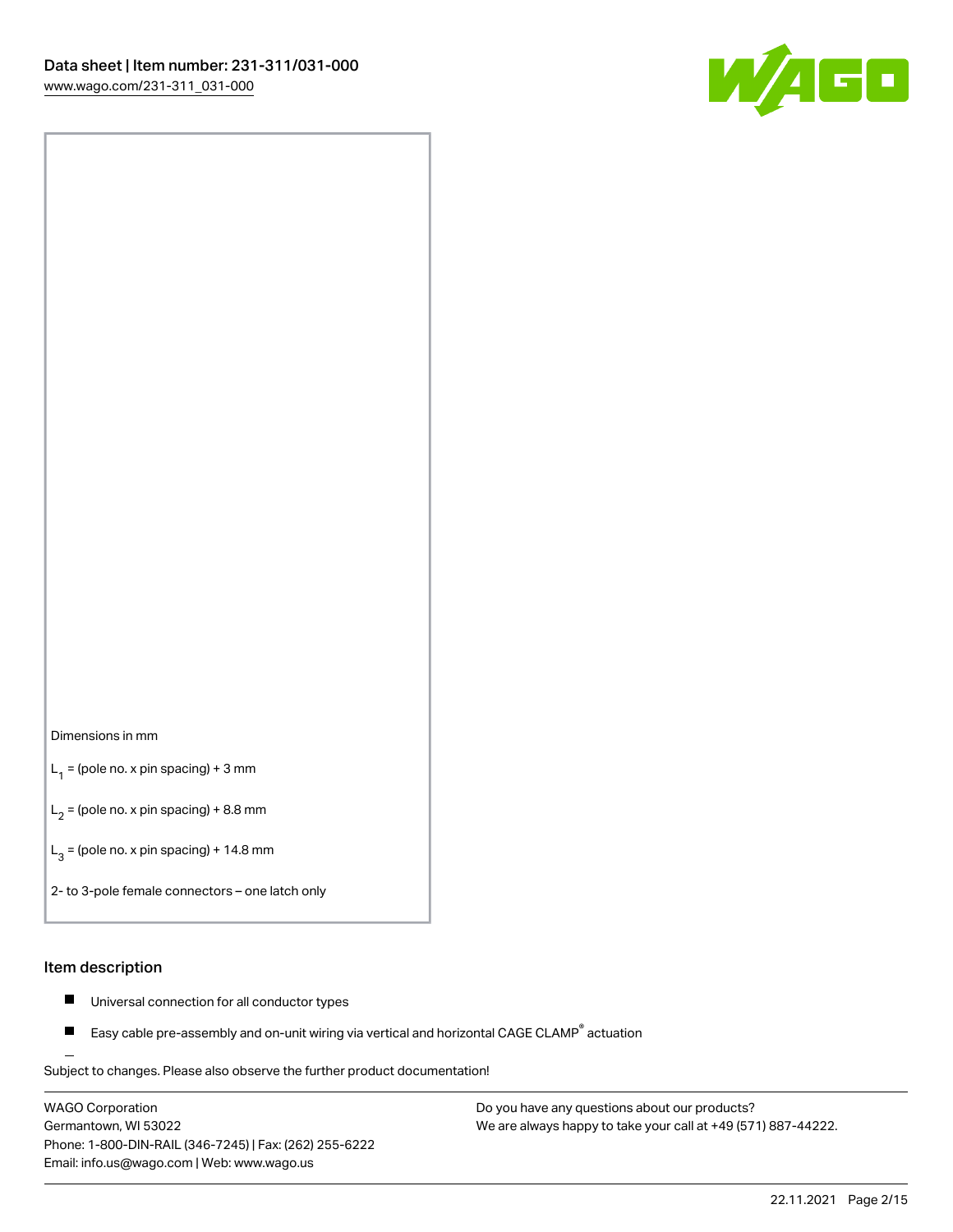W/AGO

- Integrated test ports
- $\blacksquare$ With coding fingers

# Data

# Notes

| Safety information 1 | The MCS-MULTI CONNECTION SYSTEM includes connectors<br>without breaking capacity in accordance with DIN EN 61984. When<br>used as intended, these connectors must not be connected<br>/disconnected when live or under load. The circuit design should<br>ensure header pins, which can be touched, are not live when<br>unmated. |
|----------------------|-----------------------------------------------------------------------------------------------------------------------------------------------------------------------------------------------------------------------------------------------------------------------------------------------------------------------------------|
| Variants:            | Gold-plated or partially gold-plated contact surfaces<br>Other versions (or variants) can be requested from WAGO Sales or<br>configured at https://configurator.wago.com/                                                                                                                                                         |

## Electrical data

### IEC Approvals

| Ratings per                 | IEC/EN 60664-1                                                        |
|-----------------------------|-----------------------------------------------------------------------|
| Rated voltage (III / 3)     | 320 V                                                                 |
| Rated surge voltage (III/3) | 4 <sub>kV</sub>                                                       |
| Rated voltage (III/2)       | 320 V                                                                 |
| Rated surge voltage (III/2) | 4 <sub>kV</sub>                                                       |
| Nominal voltage (II/2)      | 630 V                                                                 |
| Rated surge voltage (II/2)  | 4 <sub>kV</sub>                                                       |
| Rated current               | 16 A                                                                  |
| Legend (ratings)            | $(III / 2)$ $\triangle$ Overvoltage category III / Pollution degree 2 |

### UL Approvals

| Approvals per                  | <b>UL 1059</b> |
|--------------------------------|----------------|
| Rated voltage UL (Use Group B) | 300 V          |
| Rated current UL (Use Group B) | 15 A           |
| Rated voltage UL (Use Group D) | 300 V          |
| Rated current UL (Use Group D) | 10 A           |

## Ratings per UL

| Rated voltage UL 1977 | 600 V  |
|-----------------------|--------|
| Rated current UL 1977 | $\sim$ |

| WAGO Corporation                                       | Do you have any questions about our products?                 |
|--------------------------------------------------------|---------------------------------------------------------------|
| Germantown. WI 53022                                   | We are always happy to take your call at +49 (571) 887-44222. |
| Phone: 1-800-DIN-RAIL (346-7245)   Fax: (262) 255-6222 |                                                               |
| Email: info.us@wago.com   Web: www.wago.us             |                                                               |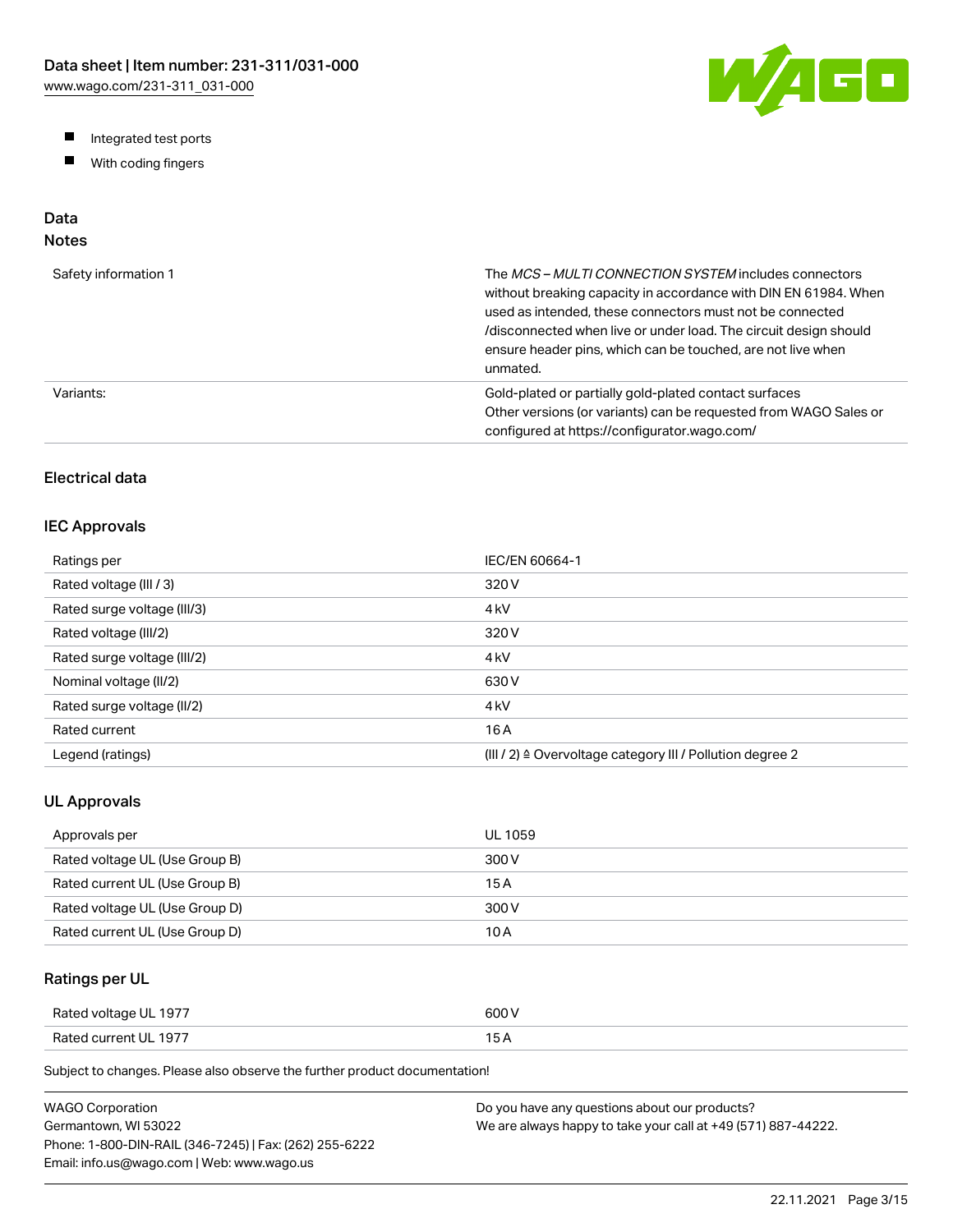

#### CSA Approvals

| Approvals per                   | CSA   |
|---------------------------------|-------|
| Rated voltage CSA (Use Group B) | 300 V |
| Rated current CSA (Use Group B) | 15 A  |
| Rated voltage CSA (Use Group D) | 300 V |
| Rated current CSA (Use Group D) | 10 A  |

### Connection data

| Total number of connection points |  |
|-----------------------------------|--|
| Total number of potentials        |  |
| Number of connection types        |  |
| Number of levels                  |  |

#### Connection 1

| Connection technology                             | CAGE CLAMP®                            |
|---------------------------------------------------|----------------------------------------|
| Actuation type                                    | Operating tool                         |
| Solid conductor                                   | $0.082.5$ mm <sup>2</sup> / 28  12 AWG |
| Fine-stranded conductor                           | $0.082.5$ mm <sup>2</sup> / 28  12 AWG |
| Fine-stranded conductor; with insulated ferrule   | $0.251.5$ mm <sup>2</sup>              |
| Fine-stranded conductor; with uninsulated ferrule | $0.252.5$ mm <sup>2</sup>              |
| Strip length                                      | $89$ mm / 0.31  0.35 inch              |
| Number of poles                                   | 11                                     |
| Conductor entry direction to mating direction     | 0°                                     |
|                                                   |                                        |

### Physical data

| Pin spacing | 5.08 mm / 0.2 inch    |
|-------------|-----------------------|
| Width       | 70.68 mm / 2.783 inch |
| Height      | 14.3 mm / 0.563 inch  |
| Depth       | 26.45 mm / 1.041 inch |

#### Mechanical data

| Mounting type | Mounting flange                         |
|---------------|-----------------------------------------|
| Mounting type | Feed-through mounting<br>Panel mounting |

| <b>WAGO Corporation</b>                                | Do you have any questions about our products?                 |
|--------------------------------------------------------|---------------------------------------------------------------|
| Germantown, WI 53022                                   | We are always happy to take your call at +49 (571) 887-44222. |
| Phone: 1-800-DIN-RAIL (346-7245)   Fax: (262) 255-6222 |                                                               |
| Email: info.us@wago.com   Web: www.wago.us             |                                                               |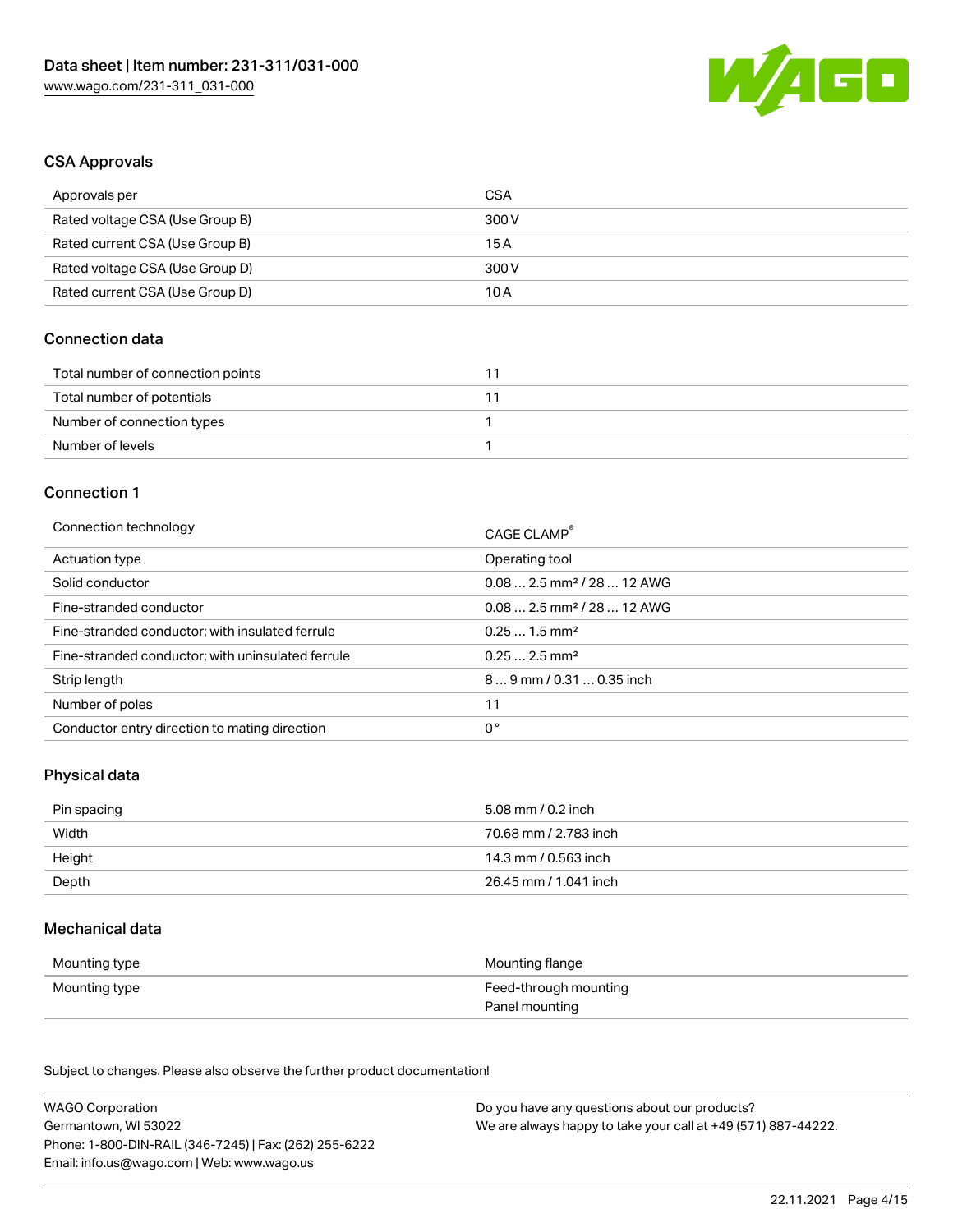

### Plug-in connection

| Contact type (pluggable connector) | Female connector/socket |
|------------------------------------|-------------------------|
| Connector (connection type)        | for conductor           |
| Mismating protection               | No.                     |
| Locking of plug-in connection      | Without                 |
|                                    |                         |

### Material data

| Color                       | orange                            |
|-----------------------------|-----------------------------------|
| Material group              |                                   |
| Insulation material         | Polyamide (PA66)                  |
| Flammability class per UL94 | V0                                |
| Clamping spring material    | Chrome nickel spring steel (CrNi) |
| Contact material            | Copper alloy                      |
| Contact plating             | tin-plated                        |
| Fire load                   | 0.305 MJ                          |
| Weight                      | 20.8 <sub>g</sub>                 |

### Environmental requirements

| Limit temperature range | $+85 °C$<br>-60 … |  |
|-------------------------|-------------------|--|
|-------------------------|-------------------|--|

## Commercial data

| Product Group         | 3 (Multi Conn. System) |
|-----------------------|------------------------|
| PU (SPU)              | 25 Stück               |
| Packaging type        | box                    |
| Country of origin     | <b>DE</b>              |
| <b>GTIN</b>           | 4044918348317          |
| Customs tariff number | 8536694040             |

### Approvals / Certificates

#### Country specific Approvals

| Logo | Approval                               | <b>Additional Approval Text</b> | Certificate<br>name |
|------|----------------------------------------|---------------------------------|---------------------|
|      | CВ<br>DEKRA Certification B.V.         | IEC 61984                       | NL-39756            |
| T    | <b>CSA</b><br>DEKRA Certification B.V. | C <sub>22.2</sub>               | 1466354             |

Subject to changes. Please also observe the further product documentation!

WAGO Corporation Germantown, WI 53022 Phone: 1-800-DIN-RAIL (346-7245) | Fax: (262) 255-6222 Email: info.us@wago.com | Web: www.wago.us Do you have any questions about our products? We are always happy to take your call at +49 (571) 887-44222.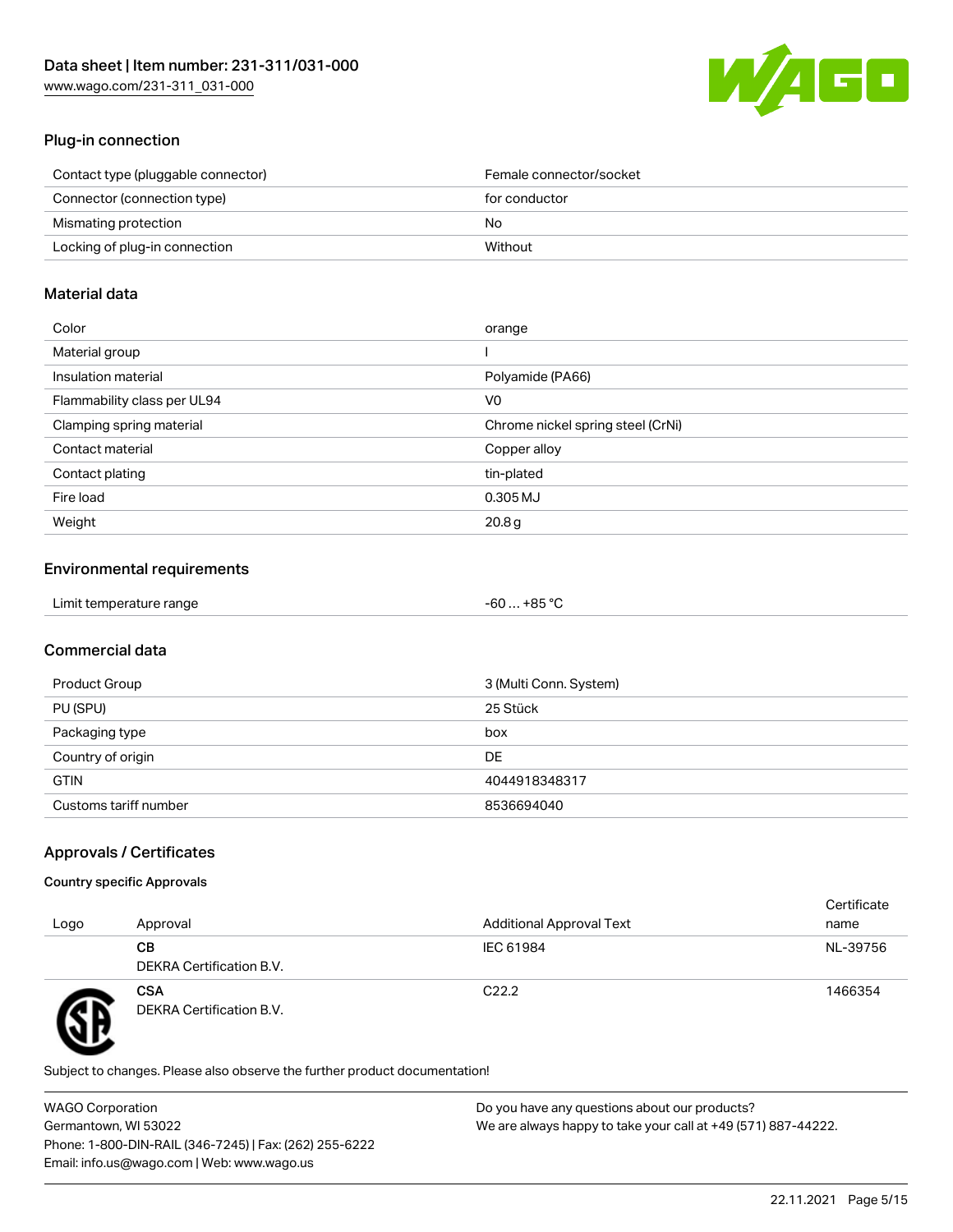

|      | <b>KEMA/KEUR</b>         | EN 61984 | 2190761.01 |
|------|--------------------------|----------|------------|
| KEMA | DEKRA Certification B.V. |          |            |

#### Ship Approvals

| Logo            | Approval                           | <b>Additional Approval Text</b> | Certificate<br>name             |
|-----------------|------------------------------------|---------------------------------|---------------------------------|
| ABS<br>$R_{01}$ | ABS<br>American Bureau of Shipping | $\overline{\phantom{0}}$        | 19-<br>HG1869876-<br><b>PDA</b> |

#### UL-Approvals

|                            |                                         |                                 | Certificate |
|----------------------------|-----------------------------------------|---------------------------------|-------------|
| Logo                       | Approval                                | <b>Additional Approval Text</b> | name        |
| $\boldsymbol{\mathcal{P}}$ | cURus<br>Underwriters Laboratories Inc. | <b>UL 1059</b>                  | E45172      |
| D.                         | UL<br>UL International Germany GmbH     | <b>UL 1977</b>                  | E45171      |

#### Counterpart

| <b>All And</b> | Item no.231-641<br>Male connector; 11-pole; Pin spacing 5.08 mm; orange                                              | www.wago.com/231-641         |
|----------------|----------------------------------------------------------------------------------------------------------------------|------------------------------|
|                | Item no.231-341/001-000<br>Male header; 11-pole; THT; 1.0 x 1.0 mm solder pin; straight; pin spacing 5.08 mm; orange | www.wago.com/231-341/001-000 |
| <b>SOF</b>     | Item no.231-541/001-000<br>Male header; 11-pole; THT; 1.0 x 1.0 mm solder pin; angled; pin spacing 5.08 mm; orange   | www.wago.com/231-541/001-000 |
|                | )ntional accordoriac                                                                                                 |                              |

### Optional accessories

Tools

Operating tool

Subject to changes. Please also observe the further product documentation!

WAGO Corporation Germantown, WI 53022 Phone: 1-800-DIN-RAIL (346-7245) | Fax: (262) 255-6222 Email: info.us@wago.com | Web: www.wago.us Do you have any questions about our products? We are always happy to take your call at +49 (571) 887-44222.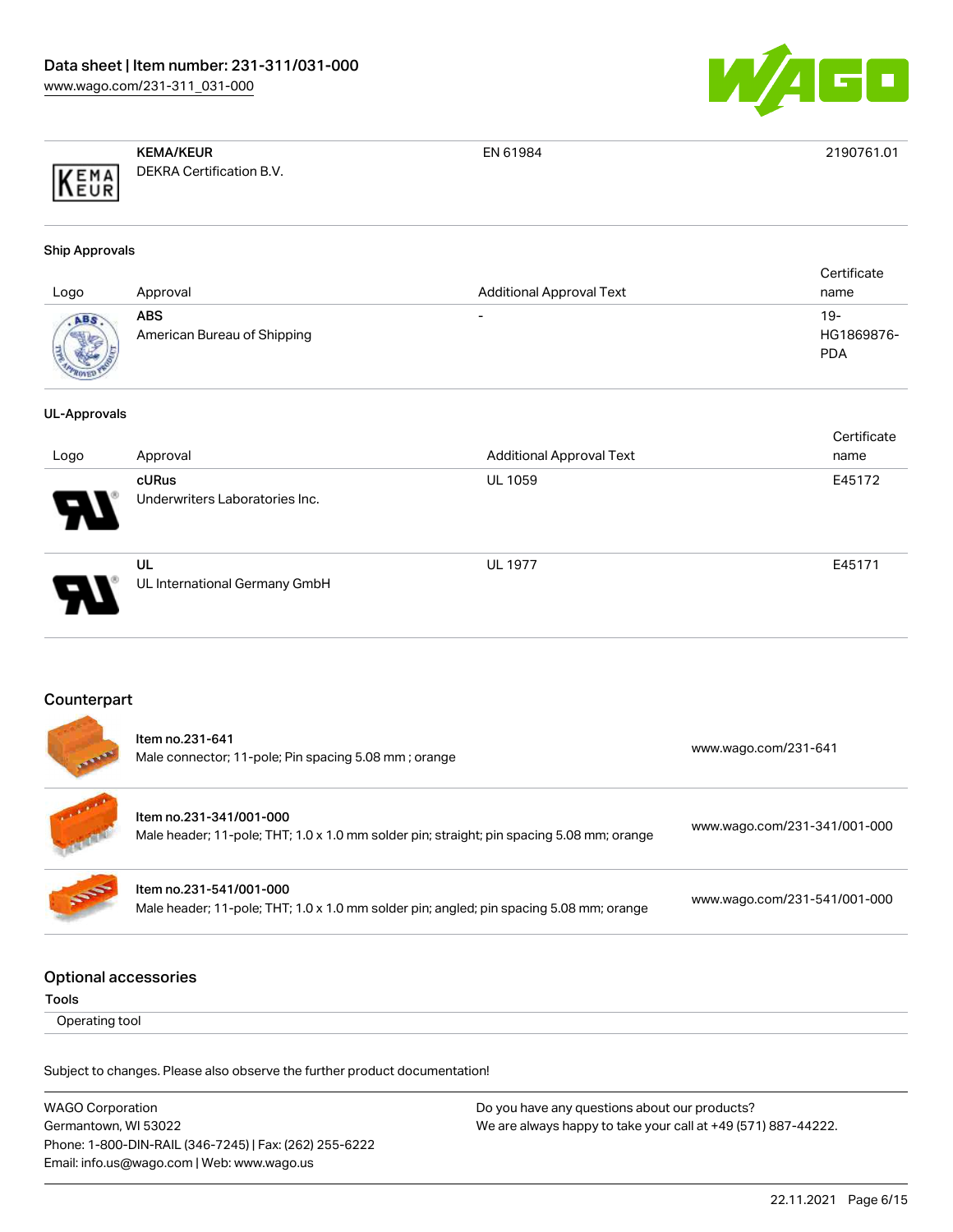## Data sheet | Item number: 231-311/031-000

[www.wago.com/231-311\\_031-000](http://www.wago.com/231-311_031-000)



| Mounting accessories |                                                                                                                  |                      |
|----------------------|------------------------------------------------------------------------------------------------------------------|----------------------|
| Mounting             |                                                                                                                  |                      |
|                      | Item no.: 280-433<br>Operating tool; made of insulating material; 3-way                                          | www.wago.com/280-433 |
|                      | Item no.: 280-438<br>Operating tool; made of insulating material; 8-way                                          | www.wago.com/280-438 |
|                      | Item no.: 280-436<br>Operating tool; made of insulating material; 6-way                                          | www.wago.com/280-436 |
|                      | Item no.: 280-435<br>Operating tool; made of insulating material; 5-way; gray                                    | www.wago.com/280-435 |
|                      | Item no.: 280-440<br>Operating tool; made of insulating material; 10-way                                         | www.wago.com/280-440 |
|                      | Item no.: 280-437<br>Operating tool; made of insulating material; 7-way                                          | www.wago.com/280-437 |
|                      | Item no.: 280-434<br>Operating tool; made of insulating material; 4-way                                          | www.wago.com/280-434 |
|                      | Item no.: 280-432<br>Operating tool; made of insulating material; 2-way; white                                   | www.wago.com/280-432 |
|                      | Item no.: 231-291<br>Operating tool; made of insulating material; 1-way; loose; red                              | www.wago.com/231-291 |
|                      | Item no.: 231-131<br>Operating tool; made of insulating material; 1-way; loose; white                            | www.wago.com/231-131 |
|                      | Item no.: 210-720<br>Operating tool; Blade: 3.5 x 0.5 mm; with a partially insulated shaft; multicoloured        | www.wago.com/210-720 |
|                      | Item no.: 210-657<br>Operating tool; Blade: 3.5 x 0.5 mm; with a partially insulated shaft; short; multicoloured | www.wago.com/210-657 |
|                      | Item no.: 231-231<br>Combination operating tool; red                                                             | www.wago.com/231-231 |
|                      | Item no.: 231-159<br>Operating tool; natural                                                                     | www.wago.com/231-159 |
|                      | Item no.: 209-132<br>Operating tool; for connecting comb-style jumper bar; 2-way; of insulating material         | www.wago.com/209-132 |
|                      | Item no.: 209-130<br>Operating tool; suitable for 264, 280 and 281 Series; 1-way; of insulating material; white  | www.wago.com/209-130 |

| <b>WAGO Corporation</b>                                | Do you have any questions about our products?                 |
|--------------------------------------------------------|---------------------------------------------------------------|
| Germantown, WI 53022                                   | We are always happy to take your call at +49 (571) 887-44222. |
| Phone: 1-800-DIN-RAIL (346-7245)   Fax: (262) 255-6222 |                                                               |
| Email: info.us@wago.com   Web: www.wago.us             |                                                               |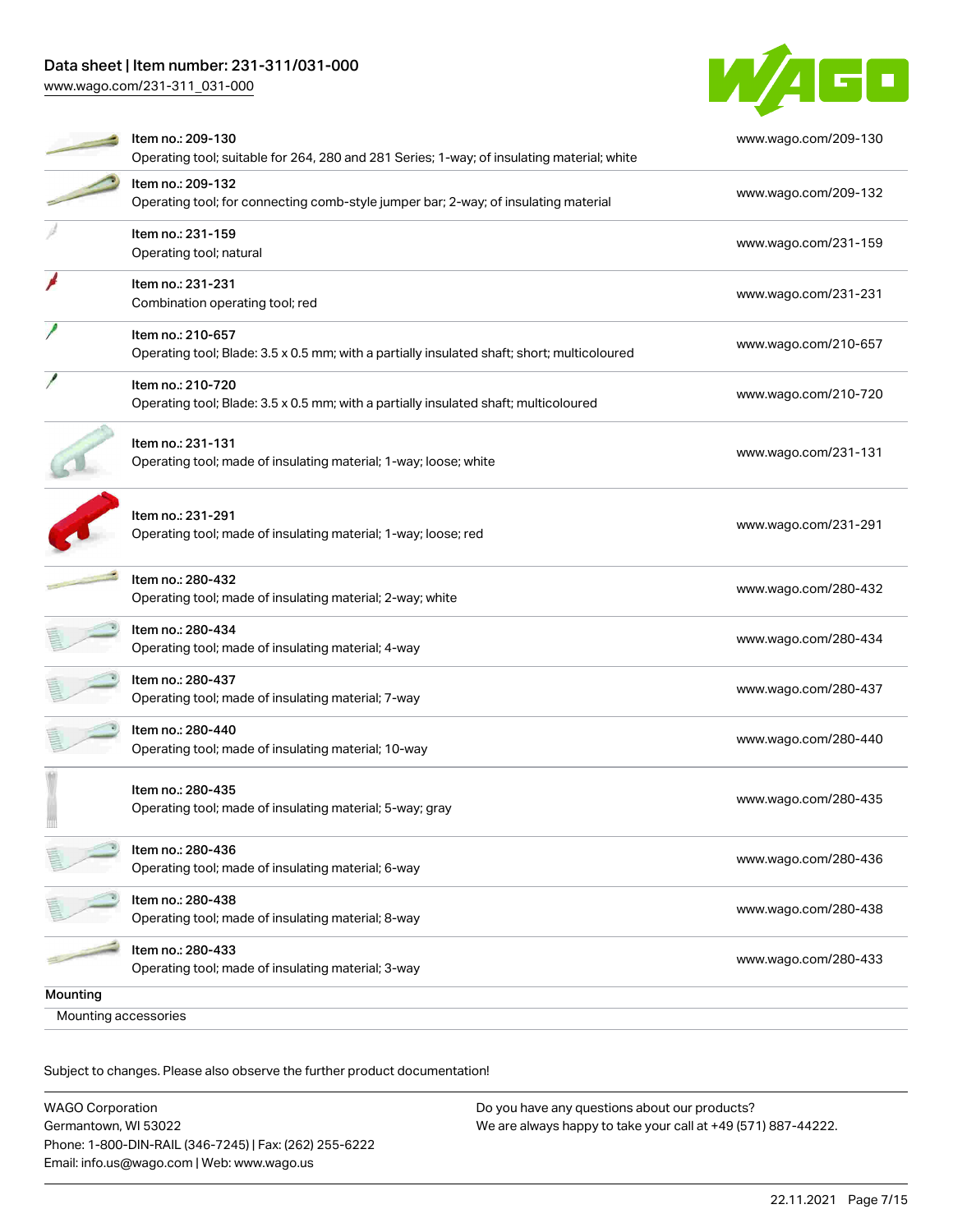[www.wago.com/231-311\\_031-000](http://www.wago.com/231-311_031-000)



|                     | Item no.: 209-147<br>Self-tapping screw                                                                                                                                                         | www.wago.com/209-147             |
|---------------------|-------------------------------------------------------------------------------------------------------------------------------------------------------------------------------------------------|----------------------------------|
|                     | Item no.: 231-194<br>Self-tapping screw; B 2.2x13, fixing hole 1.8 mm Ø                                                                                                                         | www.wago.com/231-194             |
|                     | Item no.: 231-195<br>Screw with nut; M2x12; for fixing element                                                                                                                                  | www.wago.com/231-195             |
|                     | Item no.: 231-295<br>Screw with nut                                                                                                                                                             | www.wago.com/231-295             |
| Cover               |                                                                                                                                                                                                 |                                  |
| Cover               |                                                                                                                                                                                                 |                                  |
|                     | Item no.: 231-669<br>Lockout caps; for covering unused clamping units; orange                                                                                                                   | www.wago.com/231-669             |
| Marking accessories |                                                                                                                                                                                                 |                                  |
| Marking strip       |                                                                                                                                                                                                 |                                  |
|                     | Item no.: 210-331/508-103<br>Marking strips; as a DIN A4 sheet; MARKED; 1-12 (200x); Height of marker strip: 2.3 mm/0.091 in; Strip<br>length 182 mm; Horizontal marking; Self-adhesive; white  | www.wago.com/210-331<br>/508-103 |
|                     | Item no.: 210-331/508-104<br>Marking strips; as a DIN A4 sheet; MARKED; 13-24 (200x); Height of marker strip: 2.3 mm/0.091 in; Strip<br>length 182 mm; Horizontal marking; Self-adhesive; white | www.wago.com/210-331<br>/508-104 |
|                     | Item no.: 210-332/508-202<br>Marking strips; as a DIN A4 sheet; MARKED; 1-16 (160x); Height of marker strip: 3 mm; Strip length 182<br>mm; Horizontal marking; Self-adhesive; white             | www.wago.com/210-332<br>/508-202 |
|                     | Item no.: 210-332/508-204<br>Marking strips; as a DIN A4 sheet; MARKED; 17-32 (160x); Height of marker strip: 3 mm; Strip length<br>182 mm; Horizontal marking; Self-adhesive; white            | www.wago.com/210-332<br>/508-204 |
|                     | Item no.: 210-332/508-206<br>Marking strips; as a DIN A4 sheet; MARKED; 33-48 (160x); Height of marker strip: 3 mm; Strip length<br>182 mm; Horizontal marking; Self-adhesive; white            | www.wago.com/210-332<br>/508-206 |
|                     | Item no.: 210-332/508-205<br>Marking strips; as a DIN A4 sheet; MARKED; 1-32 (80x); Height of marker strip: 3 mm; Strip length 182<br>mm; Horizontal marking; Self-adhesive; white              | www.wago.com/210-332<br>/508-205 |
| Testing accessories |                                                                                                                                                                                                 |                                  |
| Testing accessories |                                                                                                                                                                                                 |                                  |
|                     | Item no.: 210-136<br>Test plug; 2 mm Ø; with 500 mm cable                                                                                                                                       | www.wago.com/210-136             |
|                     | Item no.: 231-661                                                                                                                                                                               | www.wago.com/231-661             |

WAGO Corporation Germantown, WI 53022 Phone: 1-800-DIN-RAIL (346-7245) | Fax: (262) 255-6222 Email: info.us@wago.com | Web: www.wago.us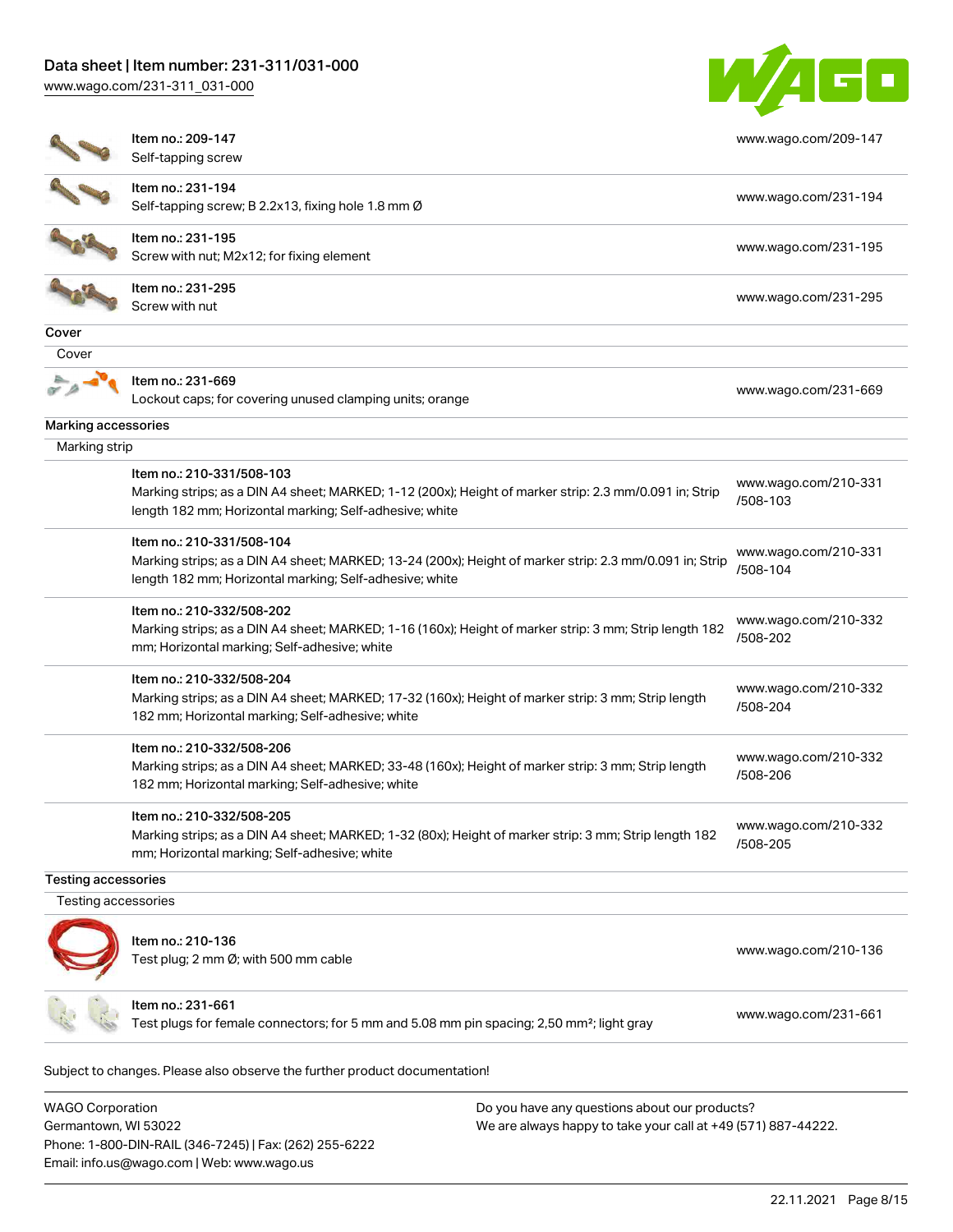# Data sheet | Item number: 231-311/031-000

[www.wago.com/231-311\\_031-000](http://www.wago.com/231-311_031-000)



#### Ferrules

| Ferrule |                                                                                                                                                                                    |                      |
|---------|------------------------------------------------------------------------------------------------------------------------------------------------------------------------------------|----------------------|
|         | Item no.: 216-101<br>Ferrule; Sleeve for 0.5 mm <sup>2</sup> / AWG 22; uninsulated; electro-tin plated; silver-colored                                                             | www.wago.com/216-101 |
|         | Item no.: 216-104<br>Ferrule; Sleeve for 1.5 mm <sup>2</sup> / AWG 16; uninsulated; electro-tin plated; silver-colored                                                             | www.wago.com/216-104 |
|         | Item no.: 216-106<br>Ferrule; Sleeve for 2.5 mm <sup>2</sup> / AWG 14; uninsulated; electro-tin plated; silver-colored                                                             | www.wago.com/216-106 |
|         | Item no.: 216-102<br>Ferrule; Sleeve for 0.75 mm <sup>2</sup> / AWG 20; uninsulated; electro-tin plated; silver-colored                                                            | www.wago.com/216-102 |
|         | Item no.: 216-103<br>Ferrule; Sleeve for 1 mm <sup>2</sup> / AWG 18; uninsulated; electro-tin plated                                                                               | www.wago.com/216-103 |
|         | Item no.: 216-123<br>Ferrule; Sleeve for 1 mm <sup>2</sup> / AWG 18; uninsulated; electro-tin plated; silver-colored                                                               | www.wago.com/216-123 |
|         | Item no.: 216-122<br>Ferrule; Sleeve for 0.75 mm <sup>2</sup> / AWG 20; uninsulated; electro-tin plated; silver-colored                                                            | www.wago.com/216-122 |
| I.      | Item no.: 216-124<br>Ferrule; Sleeve for 1.5 mm <sup>2</sup> / AWG 16; uninsulated; electro-tin plated                                                                             | www.wago.com/216-124 |
|         | Item no.: 216-142<br>Ferrule; Sleeve for 0.75 mm <sup>2</sup> / 18 AWG; uninsulated; electro-tin plated; electrolytic copper; gastight<br>crimped; acc. to DIN 46228, Part 1/08.92 | www.wago.com/216-142 |
|         | Item no.: 216-132<br>Ferrule; Sleeve for 0.34 mm <sup>2</sup> / AWG 24; uninsulated; electro-tin plated                                                                            | www.wago.com/216-132 |
| i.      | Item no.: 216-121<br>Ferrule; Sleeve for 0.5 mm <sup>2</sup> / AWG 22; uninsulated; electro-tin plated; silver-colored                                                             | www.wago.com/216-121 |
|         | Item no.: 216-143<br>Ferrule; Sleeve for 1 mm <sup>2</sup> / AWG 18; uninsulated; electro-tin plated; electrolytic copper; gastight<br>crimped; acc. to DIN 46228, Part 1/08.92    | www.wago.com/216-143 |
|         | Item no.: 216-131<br>Ferrule; Sleeve for 0.25 mm <sup>2</sup> / AWG 24; uninsulated; electro-tin plated; silver-colored                                                            | www.wago.com/216-131 |
|         | Item no.: 216-141<br>Ferrule; Sleeve for 0.5 mm <sup>2</sup> / 20 AWG; uninsulated; electro-tin plated; electrolytic copper; gastight<br>crimped; acc. to DIN 46228, Part 1/08.92  | www.wago.com/216-141 |
|         | Item no.: 216-152<br>Ferrule; Sleeve for 0.34 mm <sup>2</sup> / AWG 24; uninsulated; electro-tin plated                                                                            | www.wago.com/216-152 |
|         | Item no.: 216-203<br>Ferrule; Sleeve for 1 mm <sup>2</sup> / AWG 18; insulated; electro-tin plated; red                                                                            | www.wago.com/216-203 |
|         | Item no.: 216-202<br>Ferrule; Sleeve for 0.75 mm <sup>2</sup> / 18 AWG; insulated; electro-tin plated; gray                                                                        | www.wago.com/216-202 |
|         | Subject to changes. Please also observe the further product documentation!                                                                                                         |                      |
|         |                                                                                                                                                                                    |                      |

WAGO Corporation Germantown, WI 53022 Phone: 1-800-DIN-RAIL (346-7245) | Fax: (262) 255-6222 Email: info.us@wago.com | Web: www.wago.us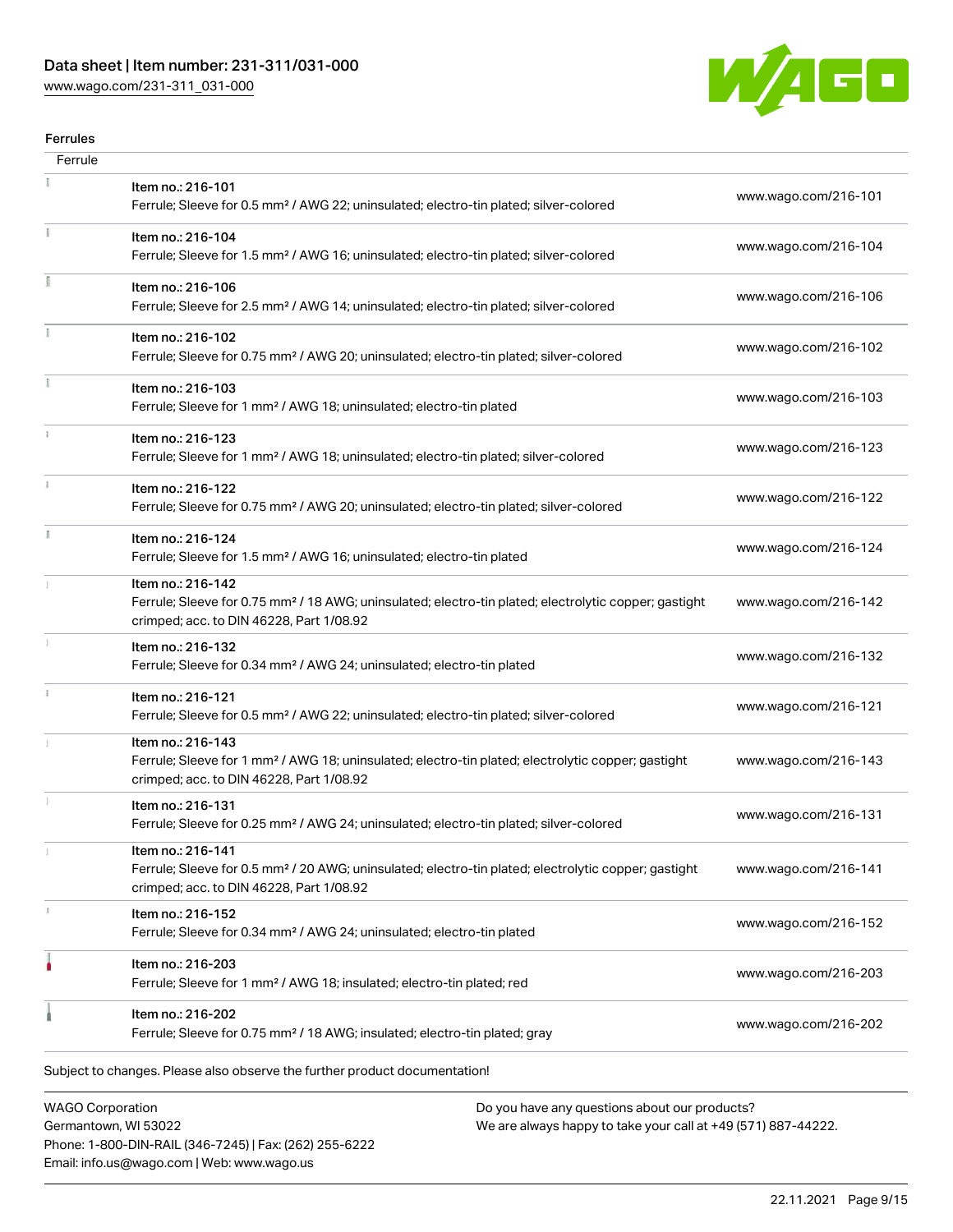## Data sheet | Item number: 231-311/031-000

[www.wago.com/231-311\\_031-000](http://www.wago.com/231-311_031-000)



| <b>WAGO Corporation</b><br>Do you have any questions about our products? |                                                                                                                                                                                                         |                      |
|--------------------------------------------------------------------------|---------------------------------------------------------------------------------------------------------------------------------------------------------------------------------------------------------|----------------------|
|                                                                          | Subject to changes. Please also observe the further product documentation!                                                                                                                              |                      |
|                                                                          | Item no.: 216-301<br>Ferrule; Sleeve for 0.25 mm <sup>2</sup> / AWG 24; insulated; electro-tin plated; yellow                                                                                           | www.wago.com/216-301 |
|                                                                          | Item no.: 216-262<br>Ferrule; Sleeve for 0.75 mm <sup>2</sup> / 18 AWG; insulated; electro-tin plated; electrolytic copper; gastight<br>crimped; acc. to DIN 46228, Part 4/09.90; gray                  | www.wago.com/216-262 |
| 1                                                                        | Item no.: 216-284<br>Ferrule; Sleeve for 1.5 mm <sup>2</sup> / AWG 16; insulated; electro-tin plated; electrolytic copper; gastight<br>crimped; acc. to DIN 46228, Part 4/09.90; black                  | www.wago.com/216-284 |
| 1                                                                        | Item no.: 216-264<br>Ferrule; Sleeve for 1.5 mm <sup>2</sup> / AWG 16; insulated; electro-tin plated; electrolytic copper; gastight<br>crimped; acc. to DIN 46228, Part 4/09.90; black                  | www.wago.com/216-264 |
|                                                                          | Item no.: 216-263<br>Ferrule; Sleeve for 1 mm <sup>2</sup> / AWG 18; insulated; electro-tin plated; electrolytic copper; gastight crimped; www.wago.com/216-263<br>acc. to DIN 46228, Part 4/09.90; red |                      |
| 1                                                                        | Item no.: 216-244<br>Ferrule; Sleeve for 1.5 mm <sup>2</sup> / AWG 16; insulated; electro-tin plated; electrolytic copper; gastight<br>crimped; acc. to DIN 46228, Part 4/09.90; black                  | www.wago.com/216-244 |
|                                                                          | Item no.: 216-243<br>Ferrule; Sleeve for 1 mm <sup>2</sup> / AWG 18; insulated; electro-tin plated; electrolytic copper; gastight crimped; www.wago.com/216-243<br>acc. to DIN 46228, Part 4/09.90; red |                      |
| Ă                                                                        | Item no.: 216-224<br>Ferrule; Sleeve for 1.5 mm <sup>2</sup> / AWG 16; insulated; electro-tin plated; black                                                                                             | www.wago.com/216-224 |
|                                                                          | Item no.: 216-221<br>Ferrule; Sleeve for 0.5 mm <sup>2</sup> / 20 AWG; insulated; electro-tin plated; white                                                                                             | www.wago.com/216-221 |
|                                                                          | Item no.: 216-222<br>Ferrule; Sleeve for 0.75 mm <sup>2</sup> / 18 AWG; insulated; electro-tin plated; gray                                                                                             | www.wago.com/216-222 |
|                                                                          | Item no.: 216-242<br>Ferrule; Sleeve for 0.75 mm <sup>2</sup> / 18 AWG; insulated; electro-tin plated; electrolytic copper; gastight<br>crimped; acc. to DIN 46228, Part 4/09.90; gray                  | www.wago.com/216-242 |
|                                                                          | Item no.: 216-241<br>Ferrule; Sleeve for 0.5 mm <sup>2</sup> / 20 AWG; insulated; electro-tin plated; electrolytic copper; gastight<br>crimped; acc. to DIN 46228, Part 4/09.90; white                  | www.wago.com/216-241 |
|                                                                          | Item no.: 216-223<br>Ferrule; Sleeve for 1 mm <sup>2</sup> / AWG 18; insulated; electro-tin plated; red                                                                                                 | www.wago.com/216-223 |
|                                                                          | Item no.: 216-201<br>Ferrule; Sleeve for 0.5 mm <sup>2</sup> / 20 AWG; insulated; electro-tin plated; white                                                                                             | www.wago.com/216-201 |
|                                                                          | Item no.: 216-144<br>Ferrule; Sleeve for 1.5 mm <sup>2</sup> / AWG 16; uninsulated; electro-tin plated; electrolytic copper; gastight<br>crimped; acc. to DIN 46228, Part 1/08.92; silver-colored       | www.wago.com/216-144 |
| Ă                                                                        | Item no.: 216-204<br>Ferrule; Sleeve for 1.5 mm <sup>2</sup> / AWG 16; insulated; electro-tin plated; black                                                                                             | www.wago.com/216-204 |
|                                                                          | Item no.: 216-151<br>Ferrule; Sleeve for 0.25 mm <sup>2</sup> / AWG 24; uninsulated; electro-tin plated                                                                                                 | www.wago.com/216-151 |

Germantown, WI 53022 Phone: 1-800-DIN-RAIL (346-7245) | Fax: (262) 255-6222 Email: info.us@wago.com | Web: www.wago.us

have any questions about o<mark>l</mark> We are always happy to take your call at +49 (571) 887-44222.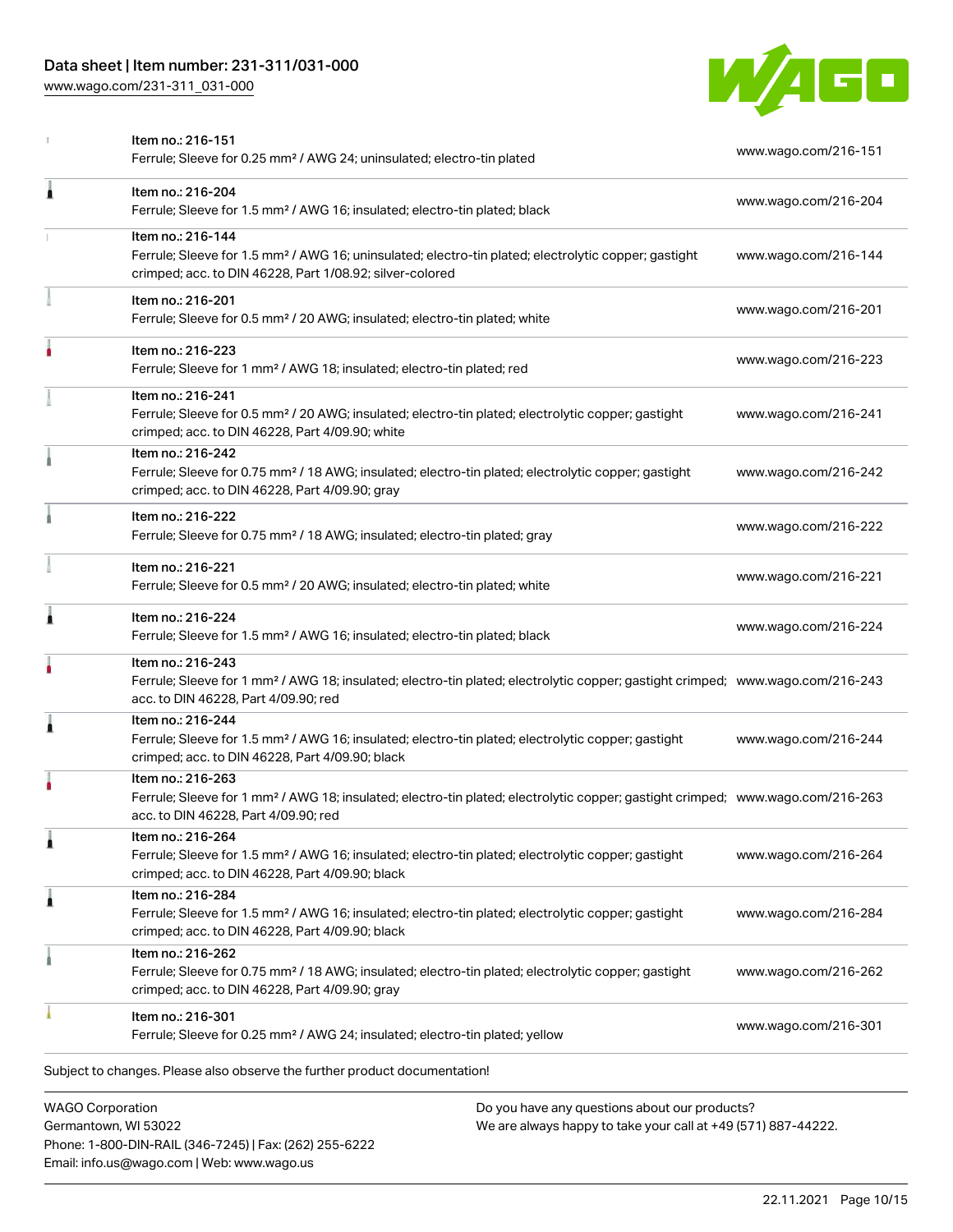[www.wago.com/231-311\\_031-000](http://www.wago.com/231-311_031-000)



|                                   | Ferrule; Sleeve for 0.25 mm <sup>2</sup> / AWG 24; insulated; electro-tin plated; yellow                               |            | www.wago.com/216-321 |                      |  |
|-----------------------------------|------------------------------------------------------------------------------------------------------------------------|------------|----------------------|----------------------|--|
|                                   | Item no.: 216-322<br>Ferrule; Sleeve for 0.34 mm <sup>2</sup> / 22 AWG; insulated; electro-tin plated; green           |            |                      | www.wago.com/216-322 |  |
|                                   | Item no.: 216-302<br>Ferrule; Sleeve for 0.34 mm <sup>2</sup> / 22 AWG; insulated; electro-tin plated; light turquoise |            |                      | www.wago.com/216-302 |  |
| Insulations stops                 |                                                                                                                        |            |                      |                      |  |
| Insulation stop                   |                                                                                                                        |            |                      |                      |  |
|                                   | Item no.: 231-672<br>Insulation stop; 0.75 - 1 mm <sup>2</sup> ; dark gray                                             |            |                      | www.wago.com/231-672 |  |
|                                   |                                                                                                                        |            |                      |                      |  |
|                                   | Item no.: 231-670<br>Insulation stop; 0.08-0.2 mm <sup>2</sup> / 0.2 mm <sup>2</sup> "s"; white                        |            |                      | www.wago.com/231-670 |  |
|                                   | Item no.: 231-671<br>Insulation stop; 0.25 - 0.5 mm <sup>2</sup> ; light gray                                          |            |                      | www.wago.com/231-671 |  |
| Jumpers                           |                                                                                                                        |            |                      |                      |  |
| Jumper                            |                                                                                                                        |            |                      |                      |  |
|                                   | Item no.: 231-905<br>Jumper; for conductor entry; 5-way; insulated; gray                                               |            |                      | www.wago.com/231-905 |  |
|                                   | Item no.: 231-903<br>Jumper; for conductor entry; 3-way; insulated; gray                                               |            |                      | www.wago.com/231-903 |  |
|                                   | Item no.: 231-907<br>Jumper; for conductor entry; 7-way; insulated; gray                                               |            |                      | www.wago.com/231-907 |  |
|                                   | Item no.: 231-910<br>Jumper; for conductor entry; 10-way; insulated; gray                                              |            |                      | www.wago.com/231-910 |  |
|                                   | Item no.: 231-902<br>Jumper; for conductor entry; 2-way; insulated; gray                                               |            | www.wago.com/231-902 |                      |  |
| <b>Downloads</b><br>Documentation |                                                                                                                        |            |                      |                      |  |
| <b>Additional Information</b>     |                                                                                                                        |            |                      |                      |  |
| Technical explanations            |                                                                                                                        | 2019 Apr 3 | pdf<br>2.0 MB        | Download             |  |

| WAGO Corporation                                       | Do you have any questions about our products?                 |  |  |  |
|--------------------------------------------------------|---------------------------------------------------------------|--|--|--|
| Germantown, WI 53022                                   | We are always happy to take your call at +49 (571) 887-44222. |  |  |  |
| Phone: 1-800-DIN-RAIL (346-7245)   Fax: (262) 255-6222 |                                                               |  |  |  |
| Email: info.us@wago.com   Web: www.wago.us             |                                                               |  |  |  |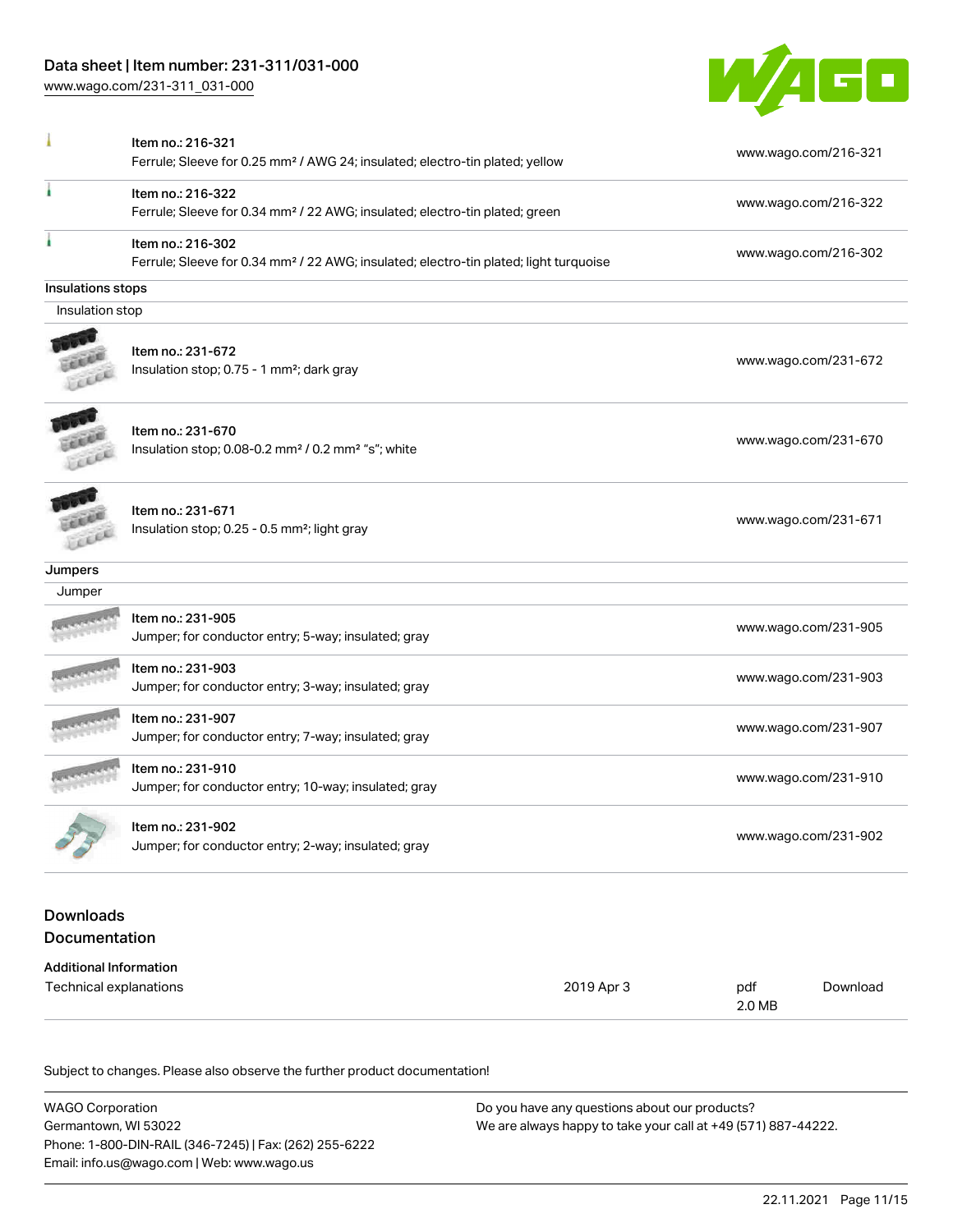

#### CAD files

| CAD data                                                                                                                                                                                                           |            |          |
|--------------------------------------------------------------------------------------------------------------------------------------------------------------------------------------------------------------------|------------|----------|
| 2D/3D Models 231-311/031-000                                                                                                                                                                                       | URL        | Download |
| <b>CAE</b> data                                                                                                                                                                                                    |            |          |
| EPLAN Data Portal 231-311/031-000                                                                                                                                                                                  | <b>URL</b> | Download |
| ZUKEN Portal 231-311/031-000                                                                                                                                                                                       | <b>URL</b> | Download |
| EPLAN Data Portal 231-311/031-000                                                                                                                                                                                  | <b>URL</b> | Download |
| <b>Environmental Product Compliance</b>                                                                                                                                                                            |            |          |
| <b>Compliance Search</b>                                                                                                                                                                                           |            |          |
| Environmental Product Compliance 231-311/031-000<br>1-conductor female connector; CAGE CLAMP <sup>®</sup> ; 2.5 mm <sup>2</sup> ; Pin spacing 5.08 mm; 11-<br>pole; clamping collar; 2,50 mm <sup>2</sup> ; orange |            | Download |

#### Installation Notes

Female connectors with mounting flanges can be used as PCB through-panel connectors – conductor termination parallel to CAGE CLAMP® actuation.

Subject to changes. Please also observe the further product documentation!

WAGO Corporation Germantown, WI 53022 Phone: 1-800-DIN-RAIL (346-7245) | Fax: (262) 255-6222 Email: info.us@wago.com | Web: www.wago.us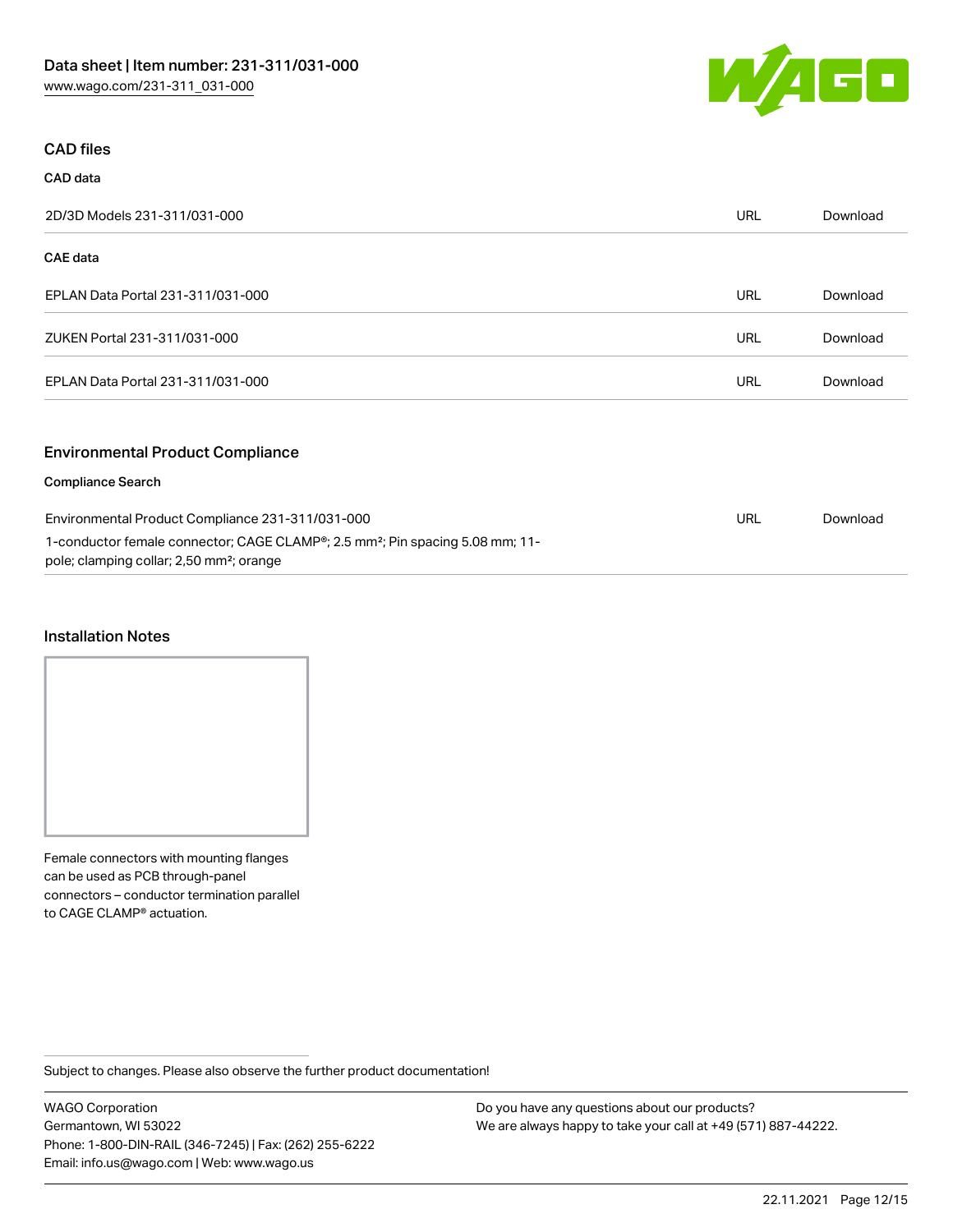

PCB female connectors with mounting flanges can be used as through-panel connectors for external wiring.

16-pole female connector with mounting flanges in a 19" rack – conductor termination parallel to CAGE CLAMP® actuation



Inserting a conductor via 3.5 mm screwdriver – CAGE CLAMP® actuation parallel to conductor entry.



Inserting a conductor via 3.5 mm screwdriver – CAGE CLAMP® actuation perpendicular to conductor entry.



Inserting a conductor into CAGE CLAMP® unit via operating lever (231-291).

Subject to changes. Please also observe the further product documentation!

WAGO Corporation Germantown, WI 53022 Phone: 1-800-DIN-RAIL (346-7245) | Fax: (262) 255-6222 Email: info.us@wago.com | Web: www.wago.us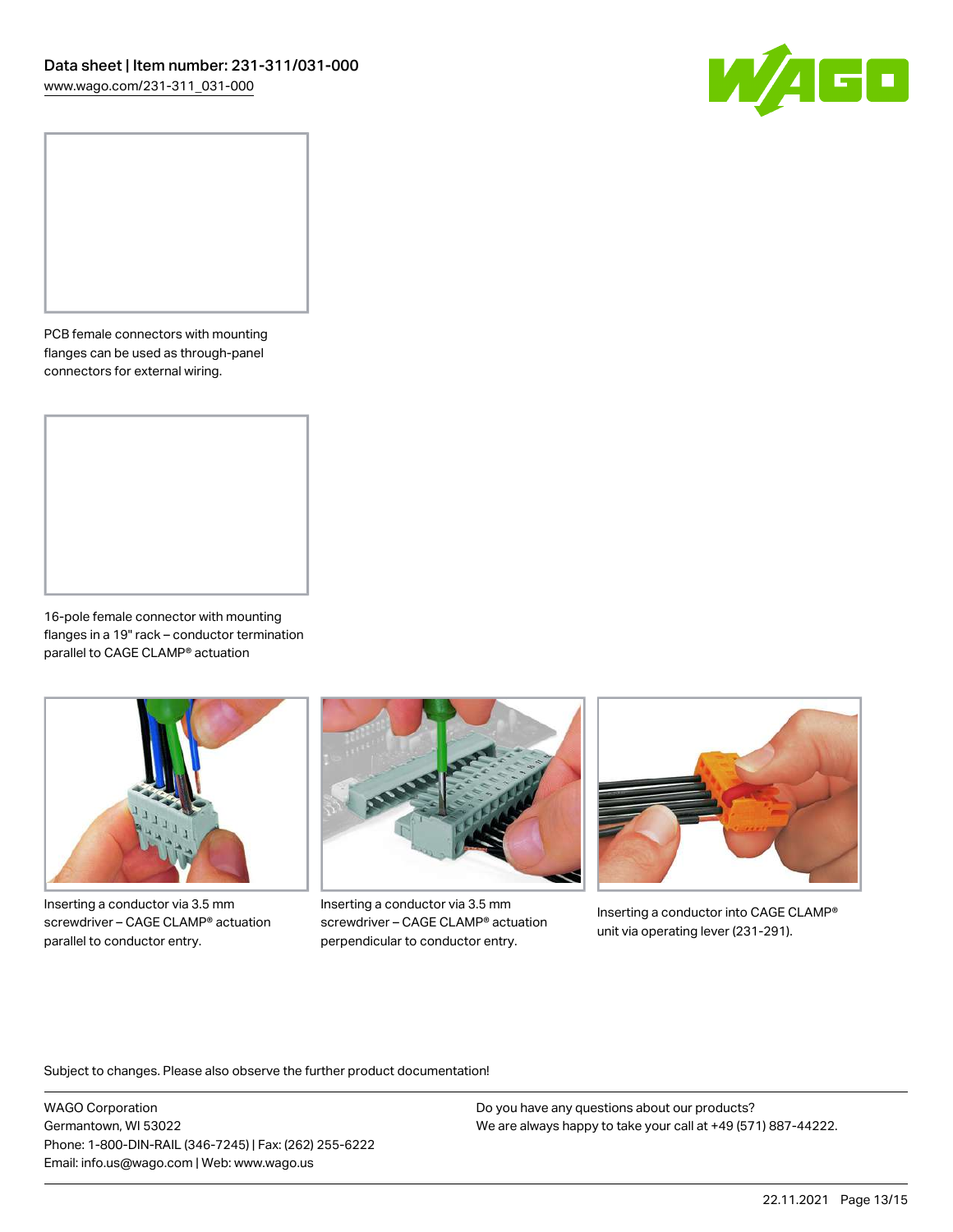



Inserting a conductor via operating tool.



Coding a female connector by removing coding finger(s).



Testing – female connector with CAGE CLAMP®

Integrated test ports for testing perpendicular to conductor entry via 2 or 2.3 mm Ø test plug

#### Installation

Subject to changes. Please also observe the further product documentation!

WAGO Corporation Germantown, WI 53022 Phone: 1-800-DIN-RAIL (346-7245) | Fax: (262) 255-6222 Email: info.us@wago.com | Web: www.wago.us